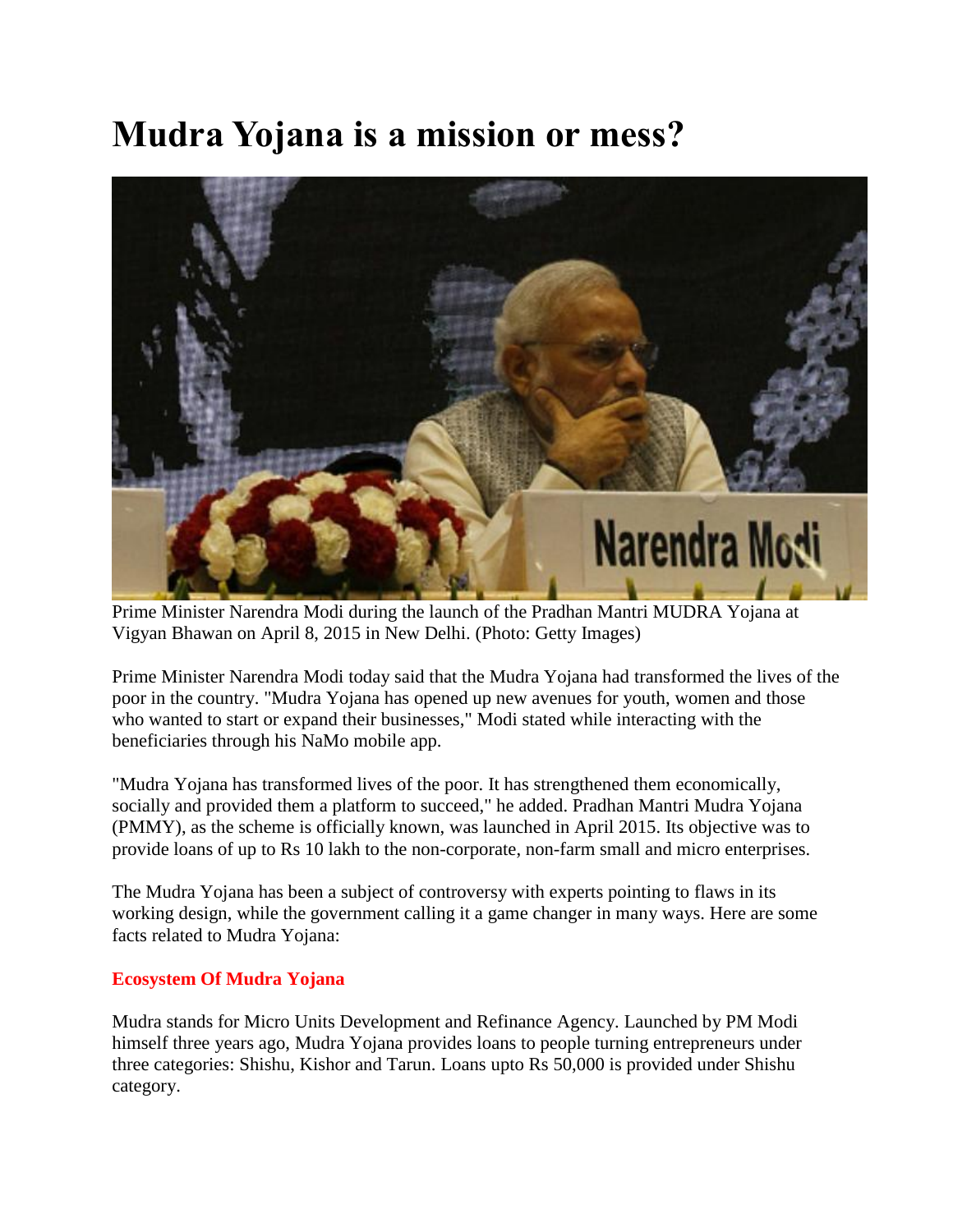The amount is enhanced upto Rs 5 lakh under Kishor category and Rs 10 for Tarun entrepreneurs. Under the Mudra scheme about 60 per cent of the loans are expected to be disbursed to Shishu entrepreneurs by all the commercial public and private banks.

Seeking collateral security from the beneficiaries is not mandatory under Mudra Yojana. Many believe that waiving off mandatory collateral clause may be good politics but bad economics.

#### **Who Got Mudra Loan?**

As per the data available on Mudra Yojana's official website almost 13 crore (12,90,73,857) people were given loans under the scheme till May 25, 2018.

The total sanctioned amount of loan under Mudra Yojana was Rs 6 lakh crore (Rs 6,00,589.21 crore) out of which Rs 5.81 lakh crore (Rs 5,81,283.18 crore) had been disbursed to the beneficiaries.

PM Modi said, "Out of the 12 crore beneficiaries, 28 per cent or 3.25 crore are first-time entrepreneurs...About 74 per cent or 9 crore, borrowers are women and 55 per cent belong to the SC/ST and OBC category."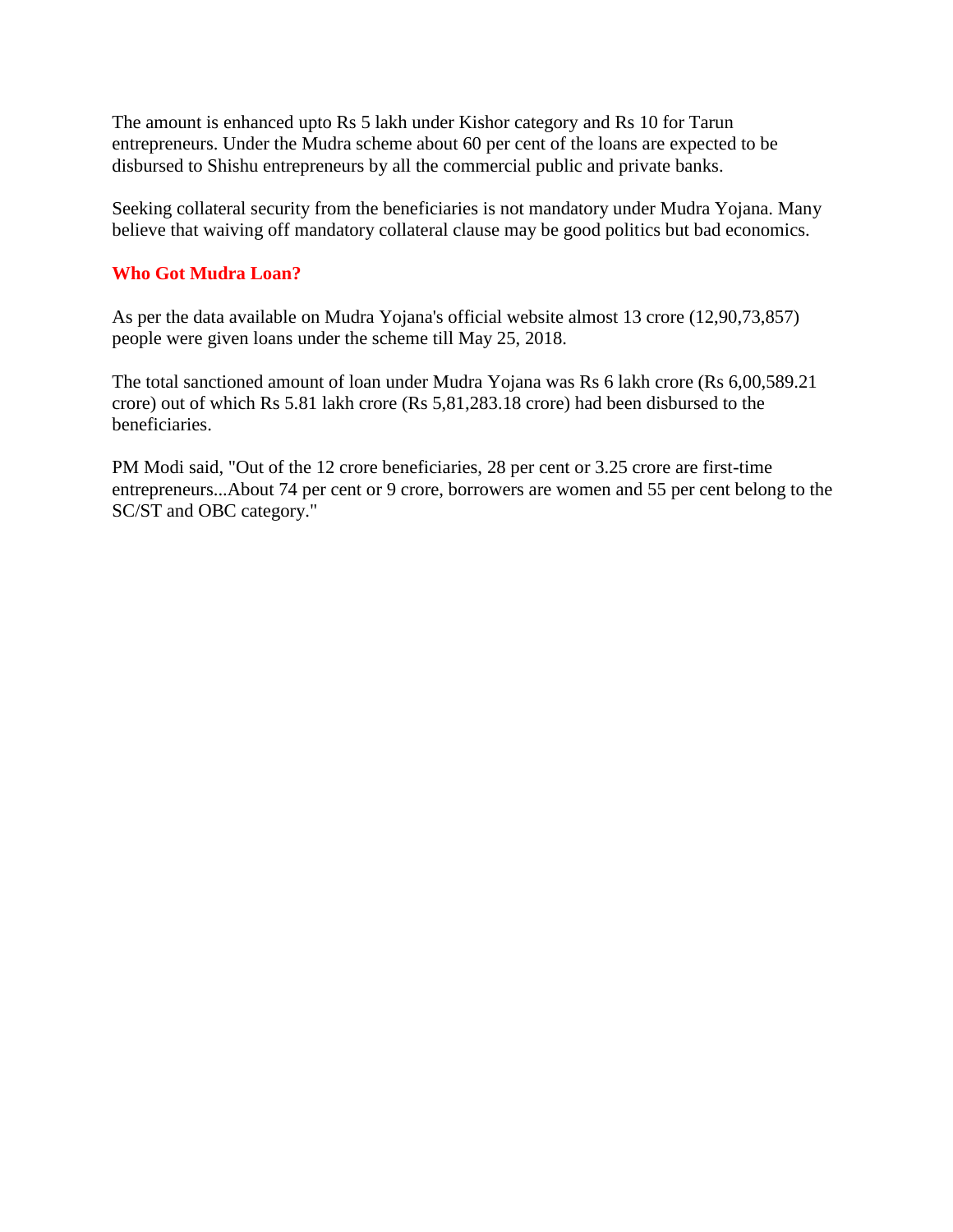

Photo: Twitter/@RajKSinghIndia

#### **The Problem**

But there is a problem. The average of sanctioned loans under Mudra Yojana comes at Rs 46,530 while that of disbursed amount is Rs 45,034. This amount could not be considered enough to launch a start up that could provide jobs to others.

This amount is also much lower than the average per capita income of Indians - Rs 1.11 lakh for 2017-18, according to advance estimates of the Central Statistics Organisation (CSO).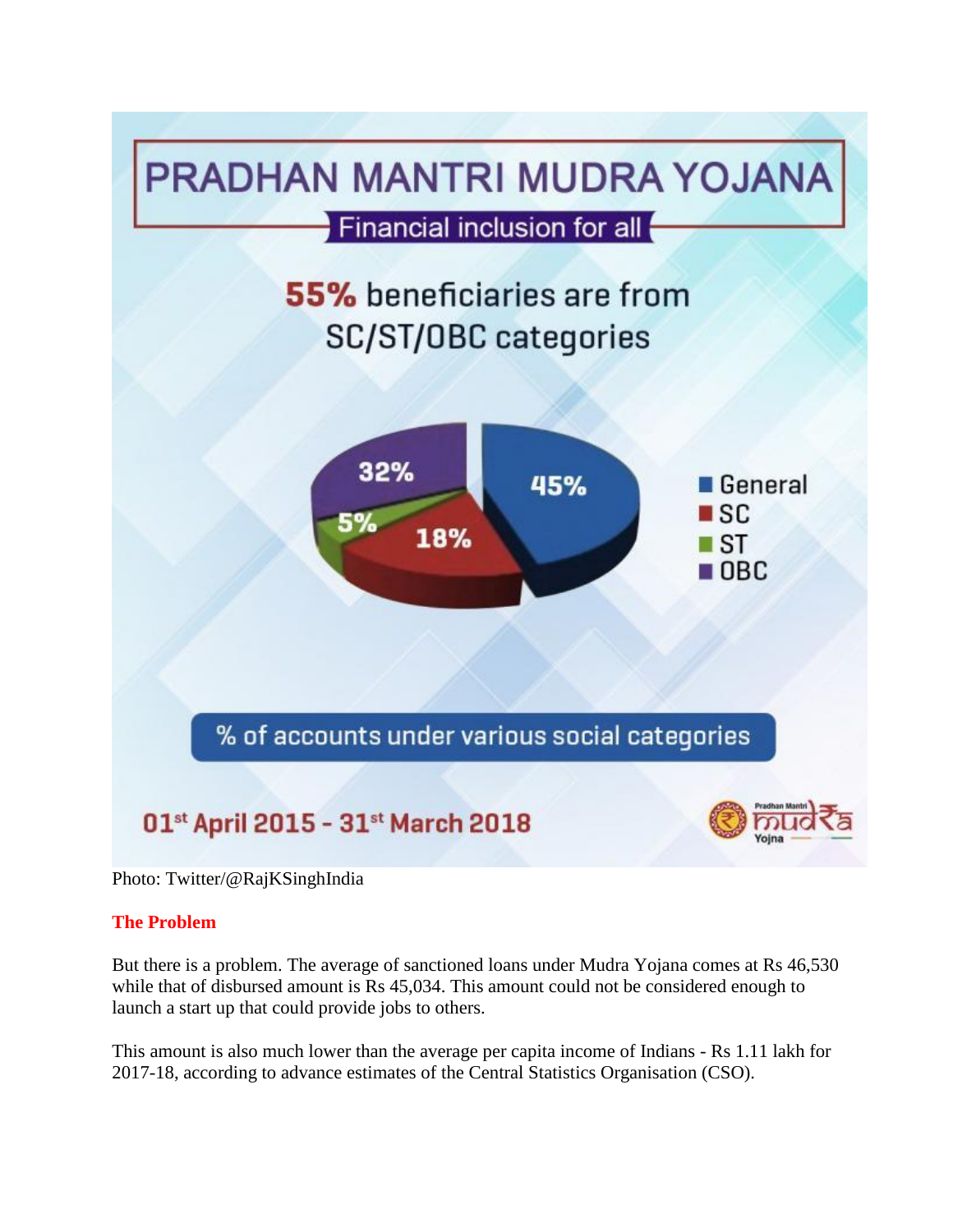Recently, information sourced through a petition filed under Right To Information Act by activist Chandan Kamhe revealed that the number of large-sized loans or disbursements from the banks exceeding Rs 5 lakh - that can generate employment - are mere 1.3 per cent under Mudra Yojana.

Informed persons in the government and banks said that there was no record for employment generated by the loans disbursed under Mudra Yojana.



Photo: Twitter/@dpradhanbjp

**Mudra NPA**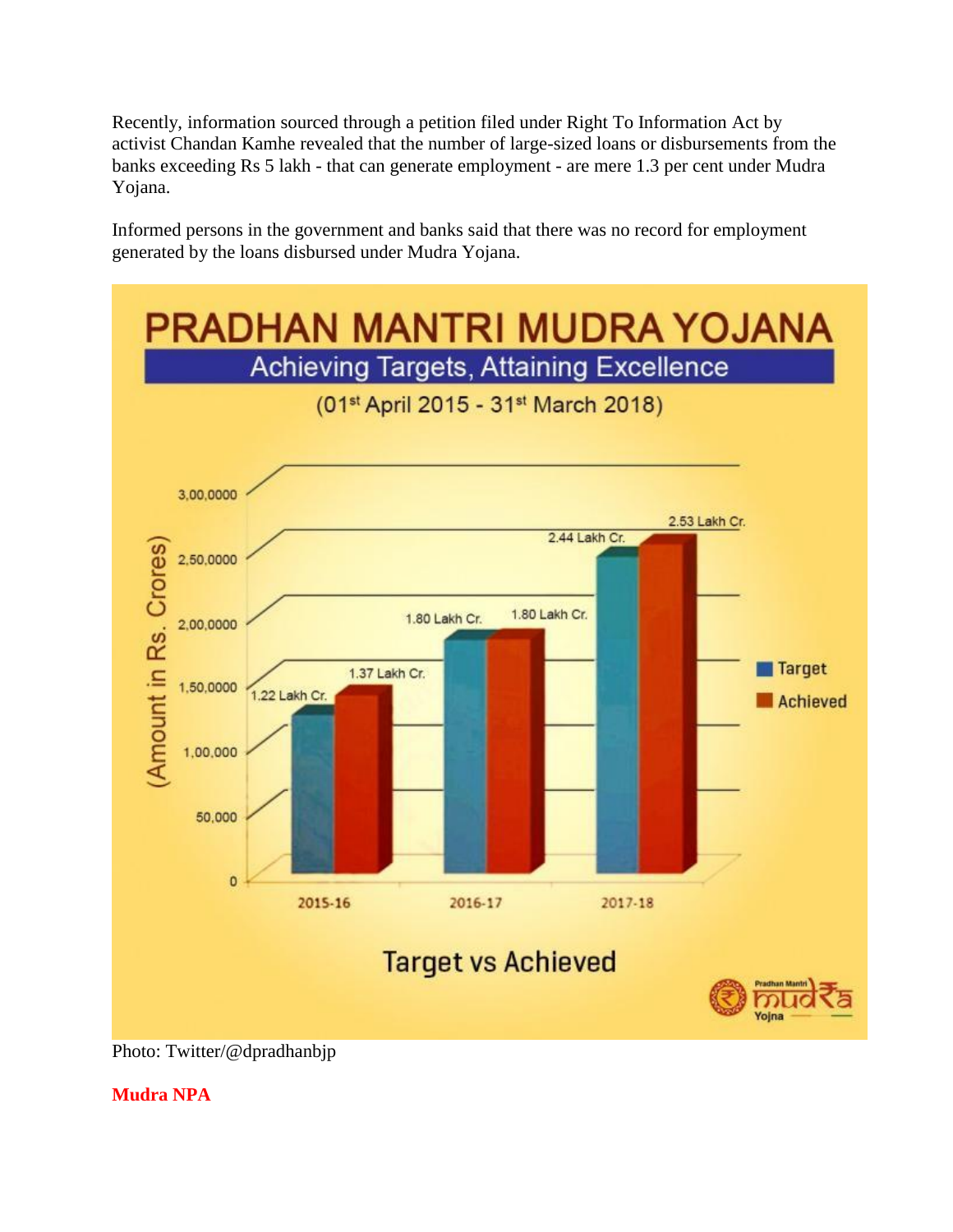Those monitoring banking sectors of India have raised concerns about Mudra Loans becoming a big liability for the banks in near future. Officially, the Mudra loans seem to have done well in keeping NPA (Non-performing Assets) lower compared to other bank loans.

According to finance ministry data Mudra Yojana had a gross NPA ratio of only 4 per cent as of December 2017 - much lower than average 10 per cent for other loans in the case public sector lenders. However, some of the experts have calculated the Mudra Yojana NPA figures at over 14,350 crore in the short span of three years.

### **What Do Bankers Say?**

The Mudra NPA could be a serious issue for the government coming in 2019. A senior State Bank of India official told India today.in that "having no-collateral for a loan that is being pushed by the government is bound to fail. The government wants us to sanction loans to anyone who comes to us but most of these applicants don't have any business plan. A lot of Mudra loans are being issued against banking principles."

The pressure to give Mudra loans without following banking principles is being exploited by some "unscrupulous managers" who are indulging in corruption, the SBI official said. This claim is corroborated by another Punjab National Bank scam in Barmer, Rajasthan.

In February this year, the CBI registered a case against a senior PNB official for fraudulently giving away 26 loans worth Rs 62 lakh under the Mudra Yojana. The CBI noted that the loans were sanctioned "without conducting meaningful pre-inspection or physical verification of spot of business or residence and without ascertaining end use of the loan amount or creation of assets from the loan amount".

"Many people approach to sanction loans to the females in their families. The Mudra scheme is designed such as to give preference to women entrepreneurs. This has led to creation of a pool of proxies, who claim to turn entrepreneurs. If we don't sanction loans to them under Mudra Yojana, they register complaint and if we do, we know they will harm the bank," the bank official said.

- (12.9 crore loans were given away under Mudra Yojana
- Average loan amount under Mudra Yojana is Rs 45,034
- No record for employment generated under Mudra Yojana)